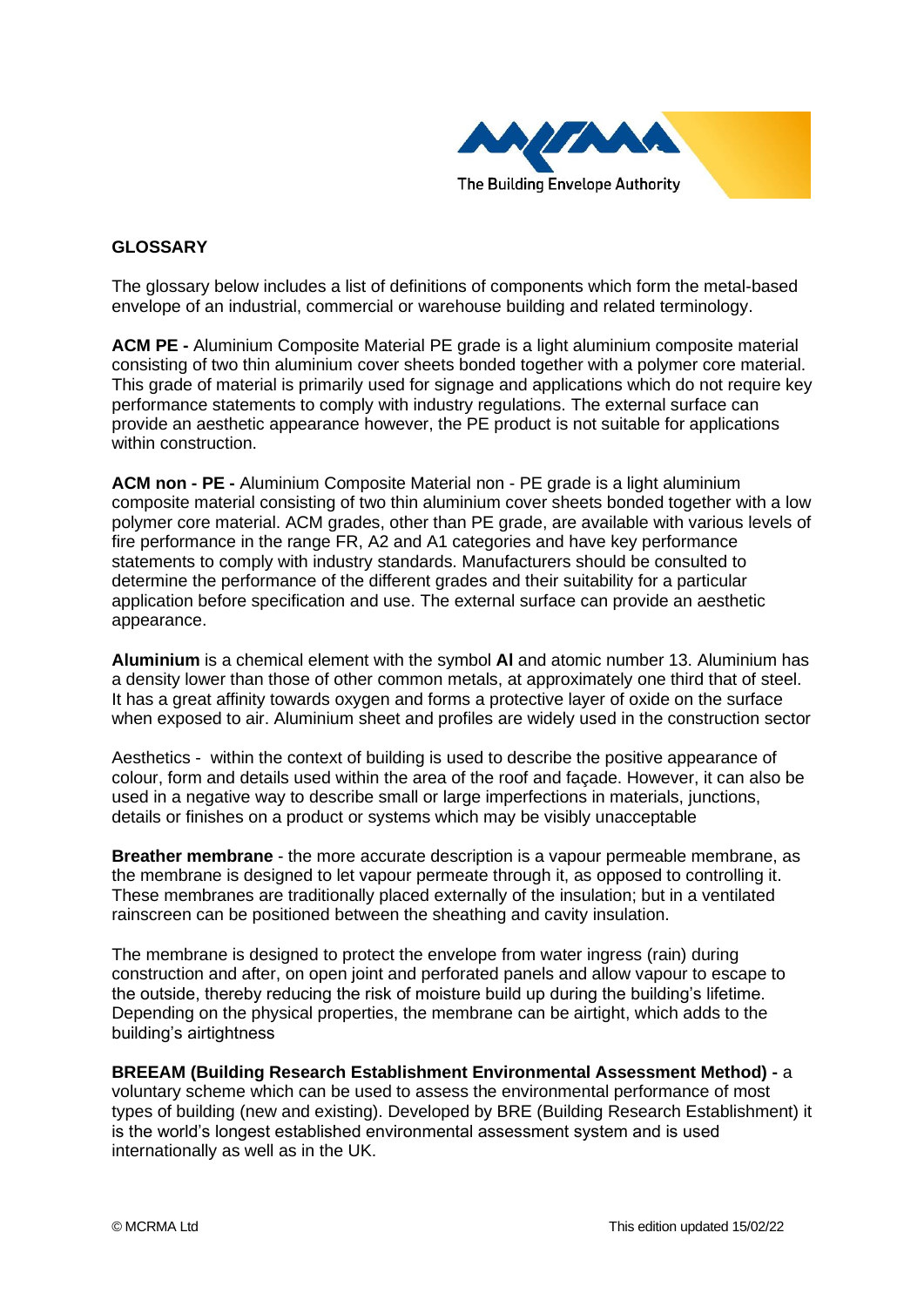**Building envelope** – is the physical separator between the internal conditioned and external unconditioned environment of a building including the resistance to air, water, heat, light, and noise transfer

**Built up metal profile sheeting** – a multi element assembly incorporating self-supporting metal inner and outer profiles (shaped), which are produced at the factory and are held apart by a site installed structural support system. The space between the inner and outer profiles is filled with thermally efficient fibrous quilt insulation. The multi element assembly may be used for roof and/or wall applications

The assembly has inherent structural strength, can be subjected to external imposed loads i.e., wind, snow (depending upon application), provides a degree of weather resistance and offers a level of thermal performance. The inner and outer profiles can be supplied with a pre-coated finish to provide durability and aesthetics

**Butt strap** – A metal strap or plate which seals and secures both pieces of a butt joint at the ends of flashings and fabrications. The item is generally positioned on the inside face of the joint and in some cases is designed to accommodate a degree of movement or expansion

**Cavity** – a void, or an empty space between two surfaces

**Cavity barrier -** a construction within a concealed cavity other than a smoke curtain, to perform either of the following functions a) to close a cavity to stop smoke or flame entering or b) to restrict the movement of smoke or flame within a cavity

**CE Marking** – CE marking is a requirement for certain products traded in the European economic area. A CE mark on a building product is a declaration by the manufacturer that their product is compliant with the Construction Products Regulations (CPR) and the minimum requirements of EU countries. A CE mark shows that the product complies with all the relevant European legislation covering the product's health, safety or environmental requirements

**Cladding** - the word 'cladding' is widely used as a generic term to reference an element, product, assembly or system used within a wall construction. It is important to ensure that the term cladding is used in the correct context in the spoken and the written word and that its use is clarified to ensure that the term is not misrepresented.

In Guidance Document GD34 The definition of cladding within the construction sector, the MCRMA has set out to define the different meanings for the word 'cladding' when used to describe products, materials and systems for a wall within construction projects.

**Condensation** – water which collects as droplets on a cold surface when humid air is in contact with it. The process of condensation involves the conversion of a vapour or gas to a liquid

**Corrugated** – a parallel sinusoidal profile shape with alternating ridges and grooves or furrows

**Dead load** – includes *loads* that are constant over time, including the *weight* of the structure itself and immovable fixtures and *permanent* attachments or accessories *Dead loads* are also known as *permanent* or static *loads*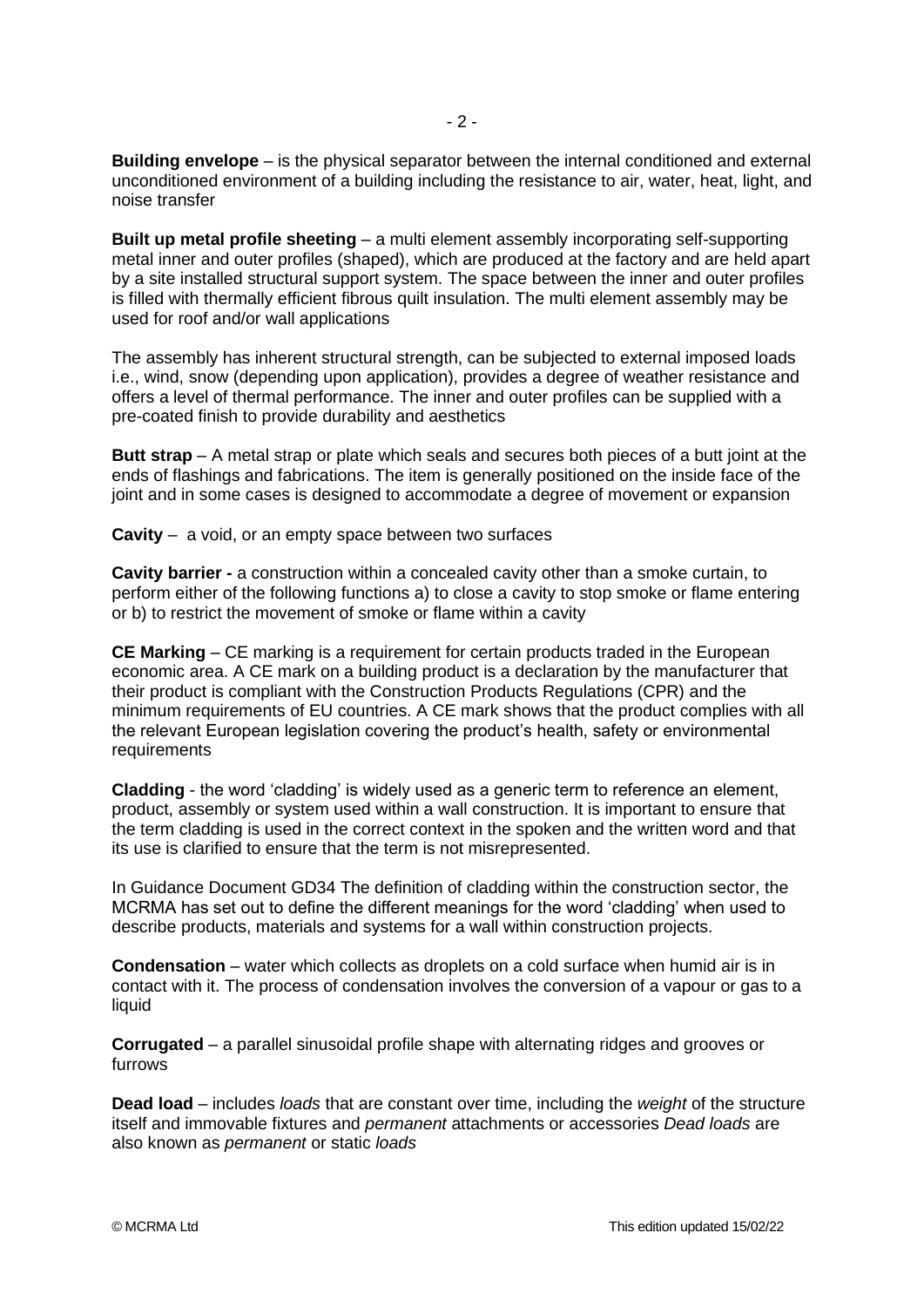**Declaration of Performance** – The Declaration of Performance (DoP) is a key part of the Construction Products Regulation (CPR). It provides information on the performance of a product. Each construction product covered by a European harmonised standard or for which a European Technical Assessment has been issued needs this Declaration and must be CE marked

**Eaves** – The projecting overhang at the lower edge of a roof

**End lap** – A joint in which two joining members are made to overlap to prevent the ingress of water and to create a longer length

**Environmental assessment method/rating system -** a methodology and/or rating system where various environmental impact factors are assessed against given criteria and points/credits are awarded. The total number of points/credits obtained will provide an indication of the environmental friendliness of a building design and its operation.

The use of environmental assessment methods and rating systems can help encourage clients, developers and design teams to design and construct more sustainable buildings which are more energy efficient, climatic responsive, material and resource efficient, have healthier indoor environments for occupants and limit waste emissions and pollution.

**EPD (Environment Profile Declaration) -** the results of a Life Cycle Assessment (LCA) are published in an EPD which is developed to a common format e.g., to the principles and procedures given in ISO 14025. The overall goal of an EPD is to communicate verifiable and accurate information on the environmental aspects of products that are not misleading. An EPD also provides the basis of a fair comparison of the environmental performance of products.

**Expanding rivet** – a hollow cored mechanical fastener usually made from a malleable metal which is secured by deforming the shape of the rivet through the pressure exerted on the walls of the hollow core via a central retractable mandrel

**Fabrication** – a formed robust, aesthetic or architectural feature made from a piece of impervious material installed to prevent the passage of water into a structure from a joint or as part of a weather resistant barrier

**Fall arrest** – A system provides maximum freedom of movement for workers to conduct their duties. In doing so it allows them to reach the point where a fall could occur, such as the edge of a roof for gutter maintenance. However, in the event of a fall, the fall will be arrested and so allow the person to either effect a self-rescue or be rescued

**Fall restraint** – a systems that allows a person access to conduct their duties on the roof but prevents them from reaching a point where a fall could occur. Restraint systems are generally positioned more than two metres from the hazard

**Fire stop** – a passive fire protection system made up of various components and used to seal openings and joints in a fire-resistance rated wall or floor assembly

**Flashing** – a thin piece of impervious material installed to prevent the passage of water into a structure from a joint or as part of a weather resistant barrier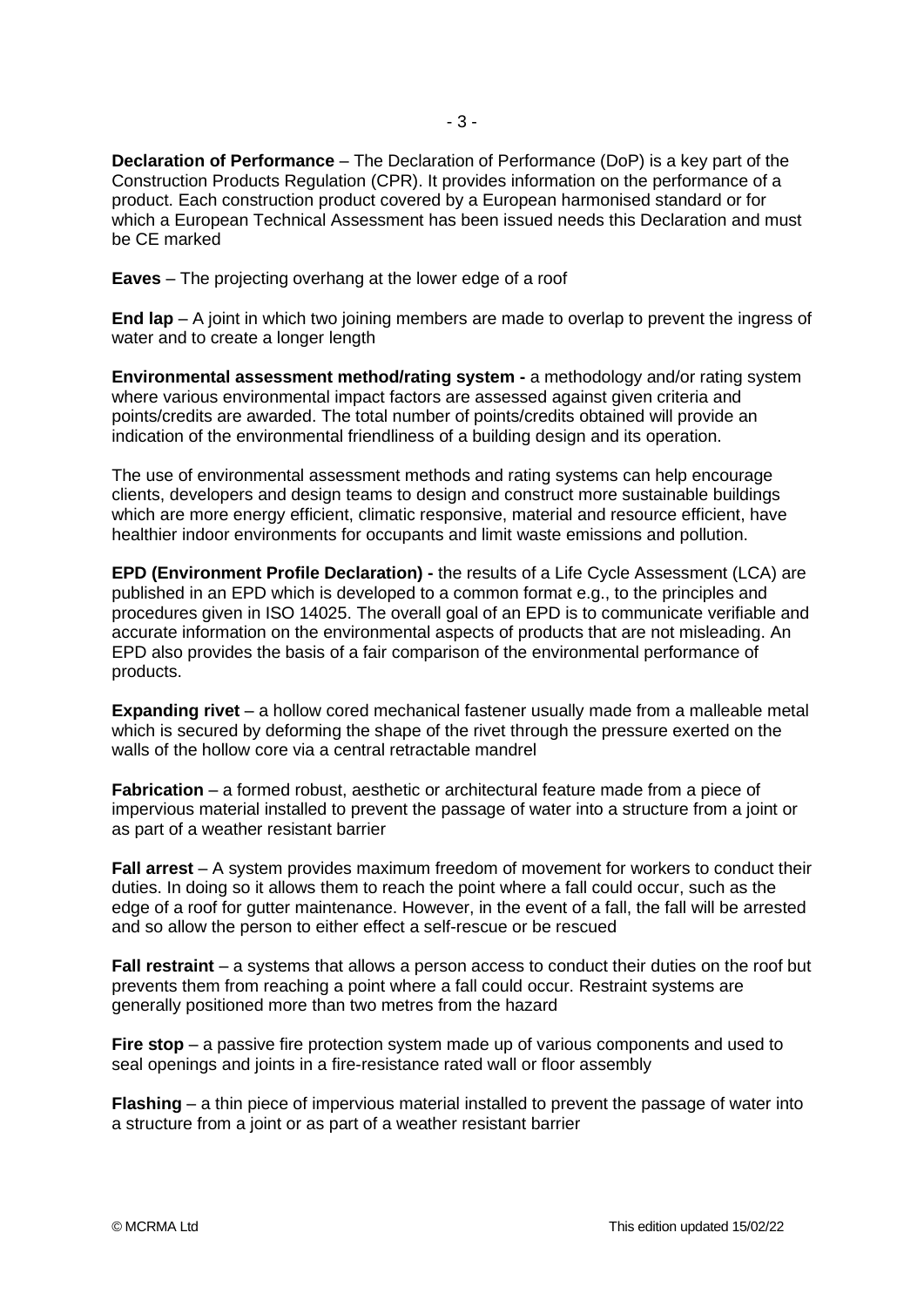**Foam filler blocks** – a system, which fills the gaps created by profiles of roof sheeting at the ridges, eaves and other intersections. Foam fillers are designed to seal roofing and cladding profiles against dust, infestation, water and moisture ingress

**Fragility** – susceptibility of an item to breakage, failure, or loss of value from the impact of external forces, measured as the amount of force required to cause the damage. A nonfragility test standard can be applied to any product which will form a roof or part of a roof and is intended to provide information about whether it can support the instantaneous loads imposed on it by a person stumbling or falling on it. If an assembly fails this test, it must be classified as "fragile"

**Gable** – the end wall of a building on the side which is topped by a gable

**Guarantee** – A promise or assurance, especially one given in writing, that attests to the quality or durability of a product or service

**Gutter** – A trough fixed under or along the eaves or in the valley of a roof for draining rainwater from a roof

**Hip** – The external angle formed by the meeting of two adjacent sloping sides of a roof

**Imposed load** – defined as the load that is applied to the structure that is not permanent and can be variable. In Eurocode phraseology, it is described as a 'quasi-permanent variable action'

**Insulation** – a material used to reduce the rate of heat transfer and/or to improve acoustic performance

**Intumescent** – A coating or sealant, which swells up when heated, thus protecting the material underneath or sealing a gap in the event of a fire

**LCA (Life Cycle Assessment) -** an assessment of the environment impacts of a product over its life cycle to a given methodology e.g., compliance with ISO 21930, considering several environmental issues. This life cycle of the product is often referred to as '*cradle to grave'*, where the *'cradle'* is the extraction of raw materials and the *'grave'* is the product's disposal and will consider the product's use over the building's life expectancy.

A variation is a '*cradle to cradle'* life cycle where the disposal stage is replaced with a recycling process that produces material suitable for manufacturing a new product. LCAs are often broken down further into '*cradle to gate*' and '*gate to gate*' life cycles which can be useful for a manufacturer as a means of identifying internal processes for environmental improvements.

**LCC (Life Cycle Costing) –** an LCC will consider all relevant costs over the defined life of a building covering construction costs, operation and occupancy costs, maintenance costs, renewal costs, and end of life costs as well as any environmental costs.

**LEED (Leadership in Energy and Environmental Design) Green Building Rating System -** a voluntary, standard for developing high-performance, sustainable buildings developed by the US Green Building Council (USGBC). Although developed in and for the USA it is used internationally including the UK.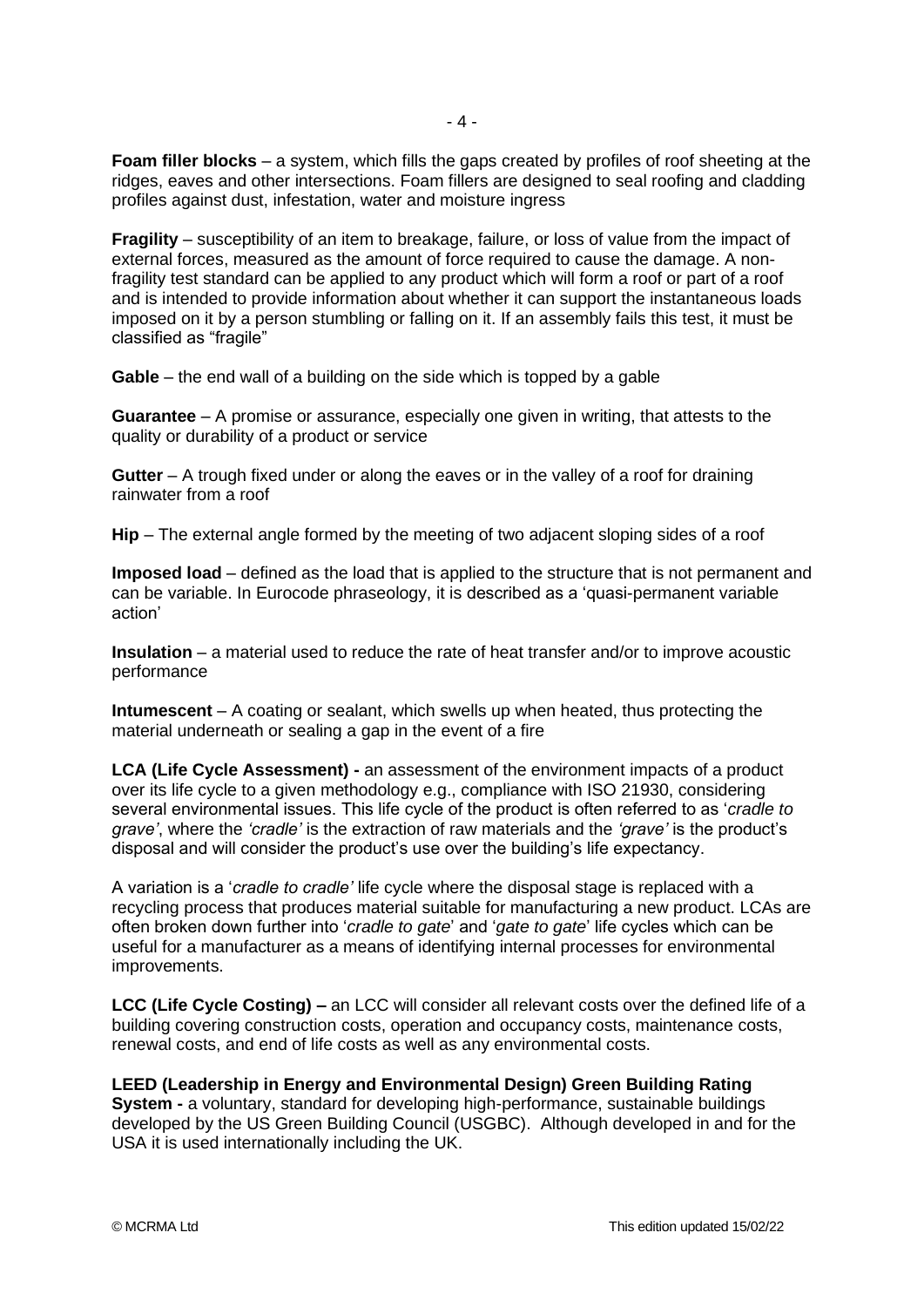**Net Zero Carbon/Net Zero -** total greenhouse gas emissions going into the atmosphere e.g., from a particular process are equal to (or less) than the removal of greenhouse gases out of the atmosphere.

**Phenolic insulation** – a board insulation in which a plastic foam forms an insulating core between two flexible facing layers. It has a high closed cell content and fine cell structure. Phenolic insulation demonstrates improved fire performance in some situations

**PIR insulation** – Continued technical developments in Europe and the US have led to the next product generation which is often called polyisocyanurate or rigid polyisocyanurate foam (or PIR for short)

**Primary fastener** – a mechanical and structural method of attaching primary components together or attaching primary components to a sub structure to form a structural connection

**PUR insulation** – Polyurethane rigid foam (or PUR for short) has been used in construction since the 1960s as a high-performance insulation material

**Purlin** – a structural prefabricated horizontal beam that provides intermediate support for the roof construction for a period of time from point of purchase or installation

**Rainscreen façade system** - an outer panel of water-shedding metal or aluminium composite material and the associated materials are attached and supported by bracketry on the outside of the existing façade as in the case of refurbishment or a new structural wall as in the case of new build. The through wall construction and assembly, which projects horizontally from the internal environment to the external environment of a building can comprise of various and different layers which are made from diverse materials.

The outer layer is designed to shed water, while the inner layers serve multiple functions such as a building's structural wall (existing or new), insulation and extra vapour, breather and weather barriers. The layers may be separated by a ventilated air cavity that allows any water or moisture that passes into it to drain to the exterior of the building.

The assembly has inherent structural strength, can be subjected to external imposed loads i.e., wind, provides a degree of weather resistance and offers a level of thermal performance and is non-combustible. The outer panels can be supplied self-coloured or with a pre-coated finish to provide additional durability and aesthetics.

**Ridge** – The horizontal line formed by the juncture of two sloping planes, especially the line formed by the surfaces at the top of a roof

**Roofing** – a product (outer material) or system (assembly of components) primarily designed to shed water but also incorporating structural performance and aesthetics

**Rooflight** – a translucent product, system or assembly which when incorporated into a roof allows natural daylight into the building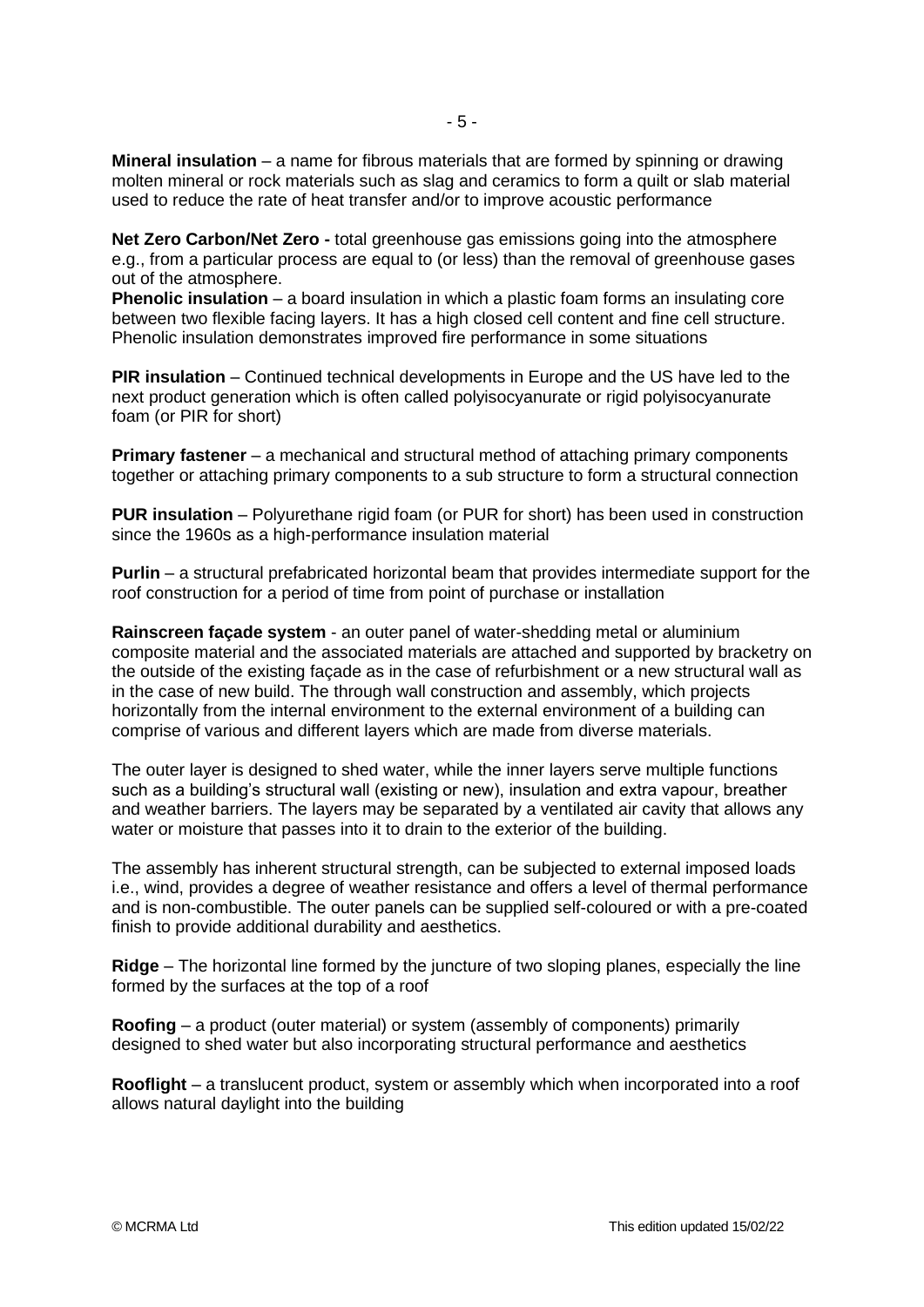**Sandwich panel** – an assembly of various components and materials comprising of metal profiled (shaped) outer and inner skins, which are either adhesively or cohesively bonded, at the factory, to a thermally efficient expanded foam or fibrous core material to provide a wall, skin or assembly.

The composite assembly has inherent structural strength, can be subjected to external imposed loads i.e., wind, provides a degree of weather resistance and offers a level of thermal performance. The inner and outer profiles can be supplied with a pre-coated finish to provide durability and aesthetics

**Sealant** – is a pliable substance used to fill the gap and block the passage of fluids and/or air through the joints or openings in materials. Commonly used in the laps between adjacent profiled sheets and in junctions between flashings

**Secondary fastener** – a mechanical method of attaching or securing joints or junctions between components, usually found as part of a method of weather sealing a joint

**Secret fix cladding** – a system which is unobstructed by any visible fixings, gives a building a sheer smooth facade that complements the modern aesthetic

**Side lap** – The overlap performed by two adjacent building components to prevent the penetration and ingress of water

**Single skin metal profile sheeting** – a one-piece element manufactured from metal, which is profiled (shaped) at the factory to produce a self-supporting sheet used for roof and/or wall applications. The element has inherent structural strength, can be subjected to external imposed loads i.e., wind, snow (depending upon application), provides a degree of weather resistance and can be supplied with a pre-coated finish to provide durability and aesthetics

**Snow load** – can be imposed by the accumulation of snow and is more of a concern in geographic regions where snowfalls can be heavy and frequent. The shape of a roof is a particularly important factor in the magnitude of the snow load

**Spacer system** – a series of structural components used in twin skin constructions to provide a compartment between the inner liner sheet and the outer weather sheet for the inclusion of insulation material plus in some cases an air gap and ancillary layers

**Standing seam** – a style of roof that has flat or lightly ribbed panels that run up the slop of the roof, and raised interlocking seams that connect adjacent panels together

**Steel** - is an alloy made up of iron with typically a few tenths of a percent of carbon to improve its strength and fracture resistance compared to other forms of iron. Many other elements may be present or added. Steel sheet, sections and profiles are widely used in the construction sector.

**System** – an assembly of component parts which act as a whole and which has a verified performance and is subject to a guarantee or warranty issued by the system manufacturer and/or supplier

**Thermal break** – are high performance thermal insulators used between horizontal and vertical connections of internal and external elements to prevent thermal or cold bridging